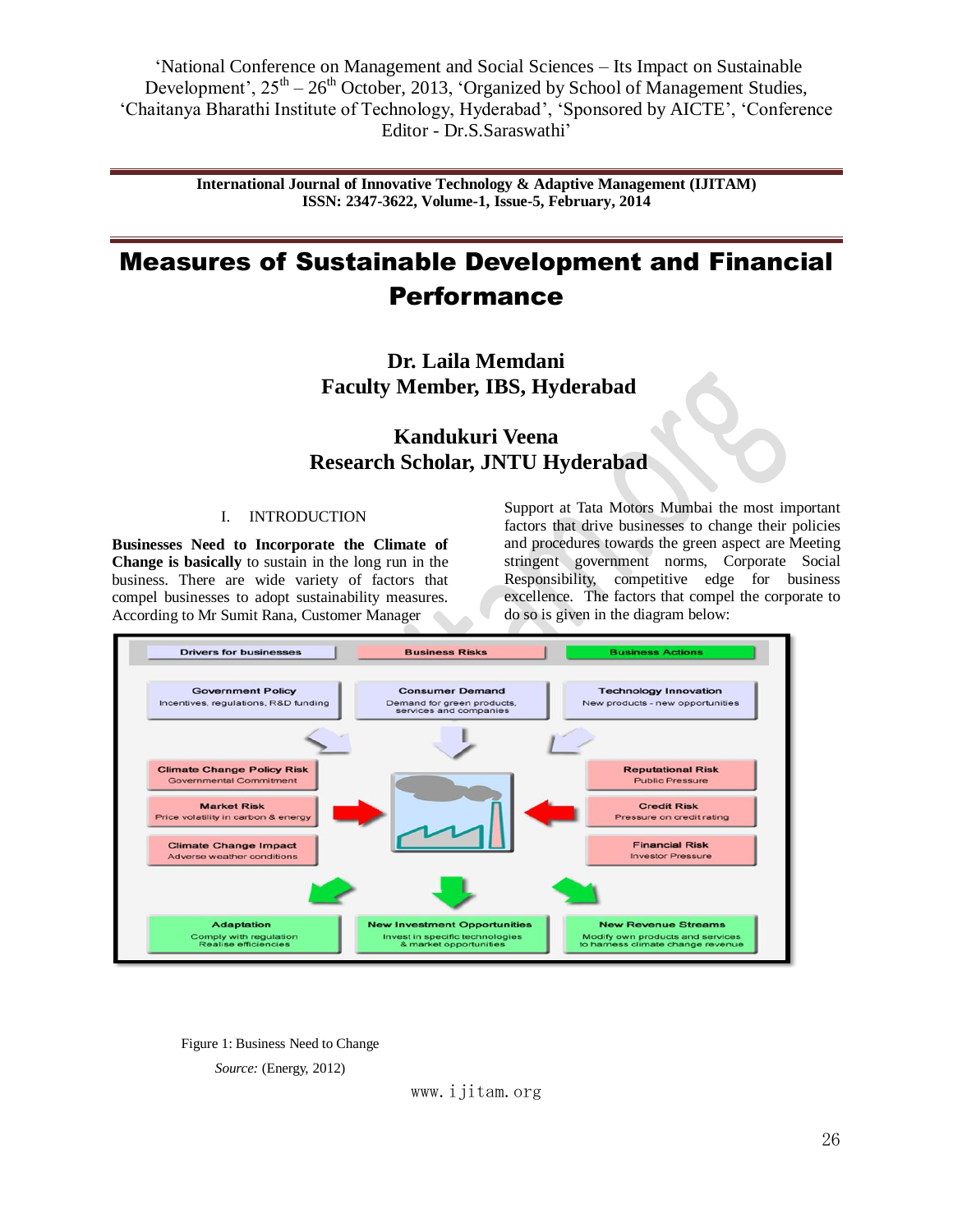> **International Journal of Innovative Technology & Adaptive Management (IJITAM) ISSN: 2347-3622, Volume-1, Issue-5, February, 2014**

#### II. OBJECTIVES

1. To determine the superiority of the financial performance of Green companies with respect to the traditional ones.

2. To find out how the impact of carbon emissions and green ratings on market capitalization in terms of global IT scenario.

#### III. METHODOLOGY

 In the first stage a sample of 12 companies was taken based on the Newsweek Green Ranking 2011 which ranks a company on the basis of its Green score which is calculated by measuring the environmental footprint, management of that footprint, and transparency practices. The Green Score is a weighted average of an Environmental Impact Score (45 %), an Environmental Management Score (45 %), and an Environmental Disclosure Score; weighted at 45 percent, 45 percent, and 10 percent, respectively. These twelve companies were the Global Top 12 Green IT firms based on the Newsweek ranking. The complete list is given in table 1 below.

#### TABLE1

GLOBAL NEWSWEEK RANKING LIST OF IT

|                | 2011                             |  |  |  |  |  |
|----------------|----------------------------------|--|--|--|--|--|
| Rank           | Company                          |  |  |  |  |  |
| $\overline{2}$ | <b>IBM</b>                       |  |  |  |  |  |
| 7              | <b>Tata Consultancy Services</b> |  |  |  |  |  |
| 8              | Infosys                          |  |  |  |  |  |
| 20             | <b>SAP</b>                       |  |  |  |  |  |
| 31             | Accenture                        |  |  |  |  |  |
| 35             | Wipro                            |  |  |  |  |  |
| 51             | <b>Cognizant Technology</b>      |  |  |  |  |  |
| 91             | Microsoft                        |  |  |  |  |  |
| 114            | Oracle                           |  |  |  |  |  |
| 138            | Capgemini                        |  |  |  |  |  |
| 134            | Google                           |  |  |  |  |  |
| 251            | <b>Automatic Data Processing</b> |  |  |  |  |  |

There was a need felt to compare all the above-

mentioned companies for company risk, credit worthiness and see if there is a relation with the green score. For this, The Altman Z-Score as the financial indicators used in this model are proxies for the fundamental valuation of a company such as growth potential, risk, assets and revenue stream. These indicators are Working Capital, Retained Earnings, Earnings before Interest Taxes Depreciation and Amortization, Sales, Total Liabilities and Total Assets. Two versions of Altman Z-Score Model were applied as shown below:

#### **Original Altman Model**

,

,

Original Altman model is as given model

$$
Z = 1.2X_1 + 1.4X_2 + 3.3X_3 + 0.6X_4 + 0.999X_5
$$

| Where $X_1 \equiv$ working capital/total assets,             |  |  |
|--------------------------------------------------------------|--|--|
| $X_2 \equiv$ retained earnings/total assets,                 |  |  |
| $X_3 \equiv$ EBIT/total assets, $X_4 \equiv$ market value of |  |  |
| equity/book value of total debt, and                         |  |  |
| $X_5 \equiv$ sales/total assets.                             |  |  |

**Revised Altman Model by Other Researchers (Designed for Private Firms)**

$$
Z' = 0.717 X_1 + 0.847 X_2 + 3.10 X_3 + 0.42 X_4 + 0.998 X_5
$$

Where  $X_1 \equiv_{\text{working}}$  capital/total assets,  $X_2 \equiv$ <sub>retained</sub> earnings/total assets,  $X_3 \equiv$ **EBIT/total** assets,  $X_4 \equiv$ Shareholders' equity / Liabilities and  $X_5 \equiv$  sales/total assets.

In the second stage impact analysis is done. To determine the effect of carbon emissions on firm value, green score of the top 12 global IT firms was taken from (News\_Week\_Green\_Rankings, 2011) . Moreover, the data of carbon emissions was taken from Carbon Disclosure Project report (Coopers, 2011) . For this analysis, the following hypothesis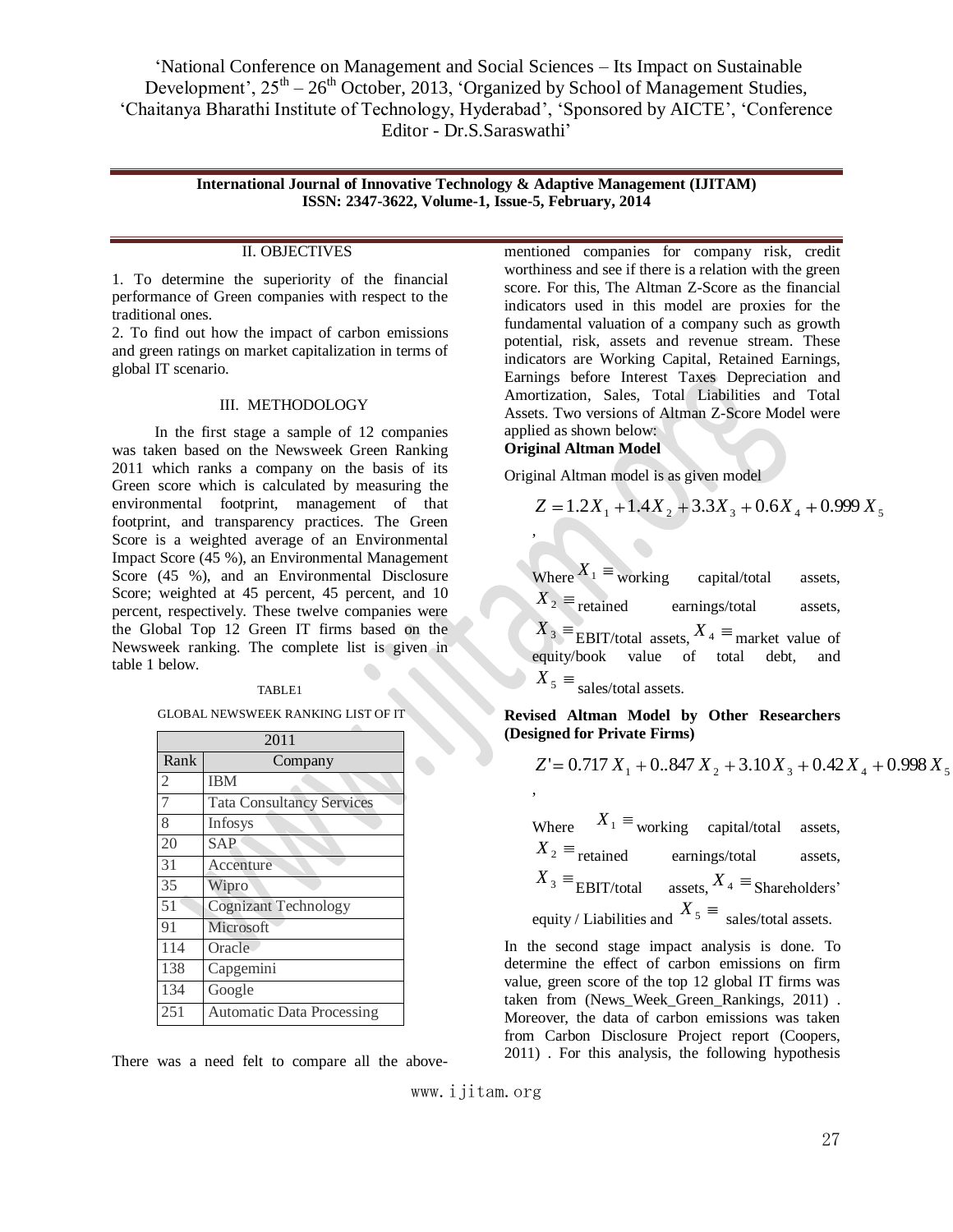#### **International Journal of Innovative Technology & Adaptive Management (IJITAM) ISSN: 2347-3622, Volume-1, Issue-5, February, 2014**

#### was assumed:

- $\bullet$ *Null Hypothesis* (H<sub>0</sub>): Carbon Emissions and Green Score don't impact firm value.
- *Alternative Hypothesis* (H<sub>1</sub>): Carbon Emissions  $\bullet$ and Green Score impact firm value significantly.

In addition, independent variables were selected based on secondary researches (research papers, financial journals) that have an effect on firm value. The list of selected independent variables is given as follows:

- Assets  $\bullet$
- $\bullet$ Liabilities
- $\bullet$ EBIT
- Green Score  $\bullet$
- $\bullet$ Carbon Emissions
- $\bullet$ Retained Earnings
- Working Capital  $\bullet$
- Shareholder's Equity  $\bullet$
- $\bullet$ Sales

|                         |               |                 |                         |               |               | <b>IMPACT ANALYSIS</b> |                 |                  |              |                   |               |                     |
|-------------------------|---------------|-----------------|-------------------------|---------------|---------------|------------------------|-----------------|------------------|--------------|-------------------|---------------|---------------------|
|                         |               |                 |                         |               |               |                        |                 |                  |              |                   |               |                     |
|                         |               | <b>COGNIZA</b>  |                         |               |               |                        | <b>Automati</b> |                  |              |                   |               |                     |
|                         |               | <b>NT</b>       | <b>MICROSO</b>          |               |               |                        | c Data          |                  | <b>WIPRO</b> |                   |               | Capgemin            |
|                         | Accenture     |                 | <b>TECHNOL FT US-30</b> | <b>ORACLE</b> | <b>GOOGLE</b> |                        | Processin       |                  | India-       | <b>Infosys</b>    |               | i France            |
| <b>Million</b>          | <b>31 Aug</b> | <b>OGY 31</b>   | <b>JUNE</b>             | $US - 31$     | <b>US-31</b>  | <b>IBM US-</b>         | g US - 30       |                  | <b>MARCH</b> | <b>India-Mar</b>  | <b>SAP AG</b> | 31 dec              |
| <b>USD</b>              | 2011          | <b>DEC 2011</b> | 2011                    | may           | <b>DEC</b>    | <b>31 DEC</b>          | June            | <b>TCS India</b> | 11           | 31 2011           | 31 dec        | 2011                |
| <b>Working</b>          |               |                 |                         |               |               |                        |                 |                  |              |                   |               |                     |
| Capital                 | 3,564.594     | 2875.801        | 46144                   | 24982         | 43845         | 8805                   | 1796.7          | 2291             | 2947.538     | 4501              | 4403.142      | 2392.399            |
| Retained                |               |                 |                         |               |               |                        |                 |                  |              |                   |               |                     |
| <b>Earnings</b>         | 6,281.517     | 3582.526        | $-6332$                 | 22581         | 37605         | 104857                 | 11803.9         | 5031.5           | 4549.015     | 5294              | 16129.76      | $-348.059$          |
| <b>EBITDA</b>           | 4.040.278     | 1293.324        | 30837                   | 15015         | 14177         | 26229                  | 2313.1          | 2571.5           | 1309.132     | 2235              | 7252.31       | 1013.124            |
| <b>Sales</b>            | 27,352.914    | 6121.156        | 69943                   | 35622         | 37905         | 106916                 | 9879.5          | 8186.8           | 6950.358     | 6041              |               | 18416.08   12541.77 |
| <b>Total</b>            |               |                 |                         |               |               |                        |                 |                  |              |                   |               |                     |
| <b>Assets</b>           | 15,731.510    | 5507.933        | 108704                  | 73535         | 72574         | 116433                 | 34238.3         | 7308.2           | 8313.406     | 7010              | 30050.83      | 14251.01            |
| Sharehold<br>ers Equity | 4,350.872     | 3952.886        | 57083                   | 39776         | 58145         | 20138                  | 6010.4          | 5762.7           | 5379.834     | 6122              |               | 16441.59   5541.774 |
| <b>Market</b>           |               |                 |                         |               |               |                        |                 |                  |              |                   |               |                     |
| Cap                     | 34,536.129    | 19510.11        | 218160                  | 171984.1      | 166617        | 212102.6               | 25843.54        | 51799.77         |              | 26762.53 41532.38 | 64911.17      | 4866.444            |
| <b>EBIT</b>             | 3,527.022     | 1169.149        | 28071                   | 12219         | 12326         | 21414                  | 1941.3          | 2394.7           | 1290.689     | 2046              | 6315.526      | 769.8705            |
| <b>Liabilities</b>      | 11,380.638    | 1555.047        | 51621                   | 33290         | 14429         | 96294                  | 28227.9         | 1545.5           | 2933.572     | 888               |               | 13609.24   8709.241 |
| <b>Current</b>          |               |                 |                         |               |               |                        |                 |                  |              |                   |               |                     |
| <b>Assets</b>           | 11,471.183    | 4085.506        | 74918                   | 39174         | 52758         | 50928                  | 28583.5         | 3702.6           | 5199.508     | 5317              | 12510.72      | 6994.823            |
| <b>Current</b>          |               |                 |                         |               |               |                        |                 |                  |              |                   |               |                     |
| Liabilities             | 7,906.589     | 1209.705        | 28774                   | 14192         | 8913          | 42123                  | 26786.8         | 1411.6           | 2251.97      | 816               | 8107.577      | 5145.84             |
| Depriciati<br>on        | 513.256       | 124.175         | 2766                    | 2796          | 1851          | 4815                   | 371.8           | 176.8            | 18.44226     | 189               |               | 936.7836   243.2532 |

C**TABLE 4** 

Source: Collected and compiled from companies Annual Reports by authors

www.ijitam.org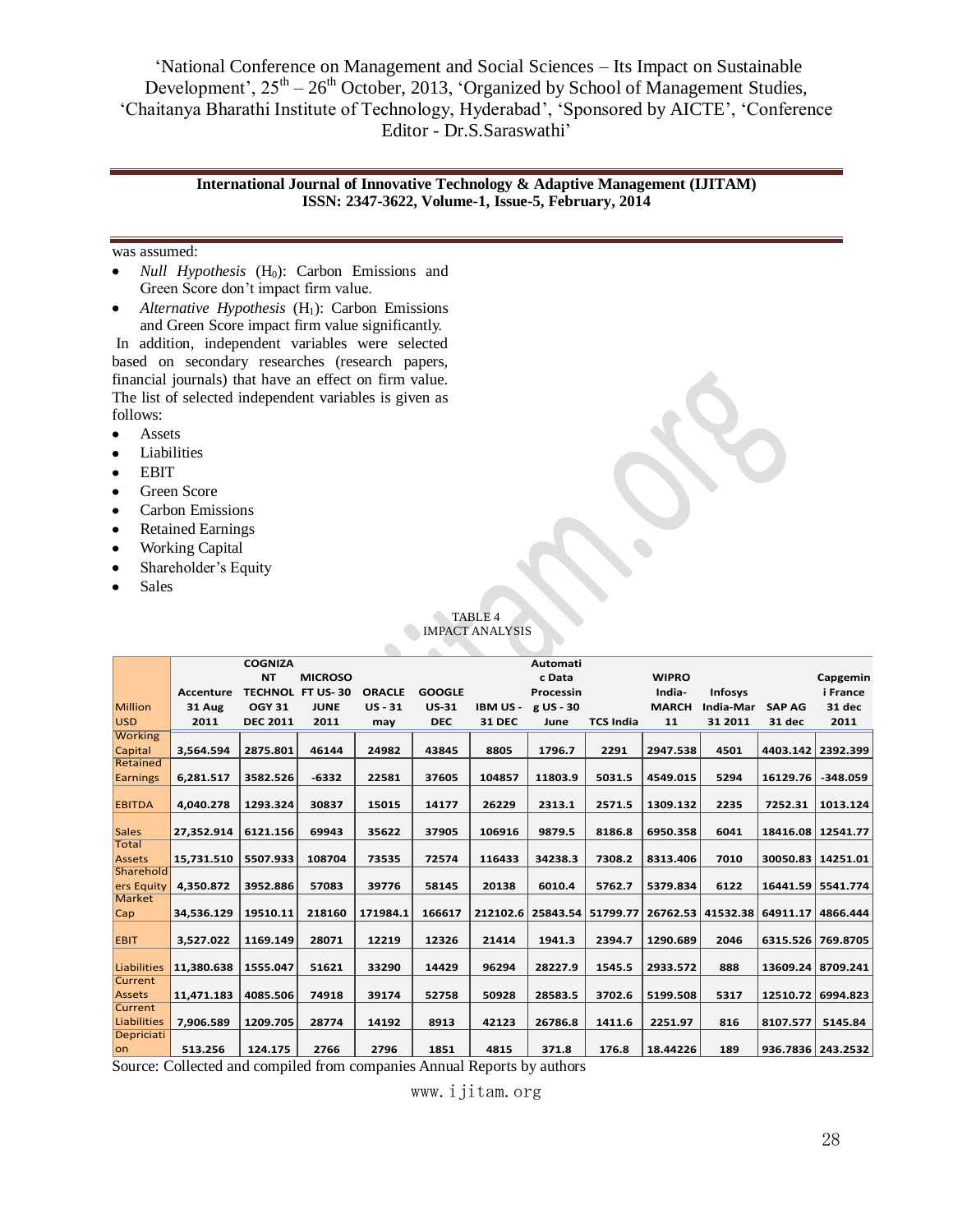#### **International Journal of Innovative Technology & Adaptive Management (IJITAM) ISSN: 2347-3622, Volume-1, Issue-5, February, 2014**

| Model |                   | R Square | <b>Adjusted R Square</b> | Std. Error of the Estimate |
|-------|-------------------|----------|--------------------------|----------------------------|
|       | $.994^{\text{a}}$ | .989     | .979                     | 11595.49877                |

| TABLE 5             |  |
|---------------------|--|
| MODEL SUMMARY TABLE |  |

| ت<br>D |  |
|--------|--|
|--------|--|

#### ANOVA TABLE

| <b>Model</b> | <b>Sum of Squares</b> | df | <b>Mean Square</b> | F       | Sig.              |
|--------------|-----------------------|----|--------------------|---------|-------------------|
| Regression   | 7.082E10              | 5  | 1.416E10           | 105.346 | .000 <sup>a</sup> |
| Residual     | 8.067E8               | 6  | 1.345E8            |         |                   |
| Total        | 7.163E10              | 11 |                    |         |                   |

 $\bullet$  $\bigcirc$ F-test establishes significance of the regression model. The F statistic of **105.346** for **(5, 11)** is significant at 95 % confidence level as shown in Table 14. Thereby, meaning that variation in firm value is strongly dependent on the independent variables.

| TABLE <sub>7</sub> |  |  |
|--------------------|--|--|
|                    |  |  |

| <b>COEFFICIENTS TABLE</b> |
|---------------------------|
|---------------------------|

| Model |                          |               | <b>Unstandardized Coefficients</b> | Standardized | $\mathbf{f}$ | Sig. |            |
|-------|--------------------------|---------------|------------------------------------|--------------|--------------|------|------------|
|       |                          |               |                                    | Coefficients |              |      |            |
|       |                          | B             | Std. Error                         | Beta         |              |      | <b>VIF</b> |
| 1     | (Constant)               | $-209216.718$ | 45213.984                          |              | $-4.627$     | .004 |            |
|       | Liabilities              | 1.844         | .286                               | .640         | 6.455        | .001 | 5.234      |
|       | Green                    | 3115.207      | 633.477                            | .290         | 4.918        | .003 | 1.847      |
|       | Emissions                | $-.057$       | .018                               | $-.537$      | $-3.148$     | .020 | 5.475      |
|       | <b>Retained Earnings</b> | .992          | .298                               | .367         | 3.328        | .016 | 6.460      |

www.ijitam.org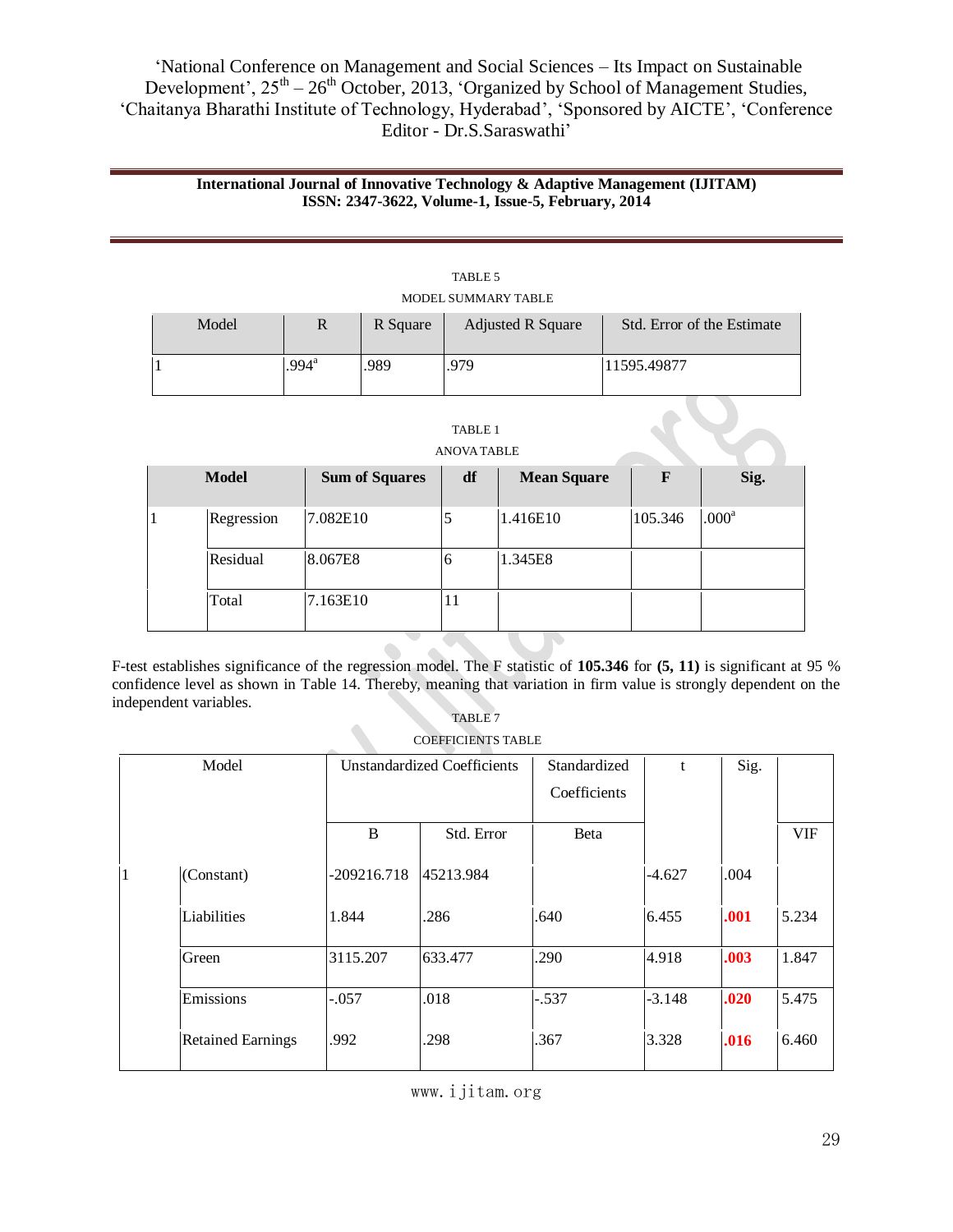### **International Journal of Innovative Technology & Adaptive Management (IJITAM) ISSN: 2347-3622, Volume-1, Issue-5, February, 2014**

|  | <b>TTT</b><br><b>W</b> or k<br>Cap | 206<br>$\prime$ 1<br>"ס קבוד | .362 | 07C<br>.0/2 | 11.862 | .000 | $\sim$ $\sim$ $\sim$<br>u<br>ل در کار در ک |
|--|------------------------------------|------------------------------|------|-------------|--------|------|--------------------------------------------|
|  |                                    |                              |      |             |        |      |                                            |

In this Table, it can be seen that all the independent variables (marked in red) are significant at a 95 % confidence interval and free of multi-co linearity. Thereby, the regression equation can be written as:

*Market Cap = x + 0.640 \* Liabilities + 0.290 \* Green Score – 0.537 \* Carbon Emissions + 0.367 \* Retained Earnings + 0.879 \* Working Capital* 

From the above equation, it can be said that Market capitalization is directly proportional to Green Score and inversely proportional to Carbon Emissions. This means that as the Green score increases and carbon emissions decreases, market capitalization also increases. However, this analysis is limited to the Global IT industry; the trend may vary with respect to other industries.

#### FINDINGS OF THE RESEARCH

The findings of the research have been summarised below as follows:

- Carbon Impact Analysis proved that the market capitalisation of IT firms has an inverse relationship with carbon emissions and direct relationship with Green Score.
- From the Holding Period return analysis of green Indian firms, it has been found that investors in India cannot differentiate between the environmentally responsible companies and traditional companies due to low awareness. Investors don't consider the environment aspect while investing in any firm as they are not able to realise that a green company can reap them long term and sustainable benefits as compared to the non-green firm.
- Altman Model Analysis of the Top 12 Global green IT firms showed that green companies have lesser or no probability of going bankrupt. It can be considered a measure of sustainability.
- Parameter Analysis of the (News Week Green Rankings, 2011) revealed that Cognizant Technologies has the best practices in terms of environmental impact; IBM employs the best strategies for environmental management while TCS uses the best method in

terms of carbon disclosure practices.

- Greenest Industry Analysis revealed that IT industry is the greenest across the world, while the food, beverage and tobacco industry is the least green.
- $\bullet$ USA has the maximum number of firms employing green strategies in their work operations while Russia has the least number of green firms.

#### **CONCLUSION**

From the data analysis, it can be concluded that greener Companies have 86.3 % higher market cap in comparison to companies with low green score or the non-green companies. It implies that the financial performance of green companies is much better than non-green companies. IT Industry happens to be the greenest industry of the world. IT industry players must suggest green technology adoption activities to their counterparts across different industries. In India, awareness regarding sustainable development is comparatively less and therefore only three companies are appearing in Newsweek Green Rankings and therefore it is recommended for the Indian Companies to take their efforts to a global level.

#### REFERENCES

- 1. A.B.Caroll. (1991). The Pyramid of Corporate Social Responsibility: Toward the Moral Management or Organizational Stakeholders.
- 2. Annex<sub>B.</sub> (n.d.). Retrieved from http://unfccc.int/kyoto\_protocol/items/3145.php
- 3. Annex\_B. (n.d.). Retrieved from http://unfccc.int/kyoto\_protocol/items/3145.php
- 4. Annex\_I. (n.d.). *List of Annex I Parties*. Retrieved from http://unfccc.int/parties\_and\_observers/parties/annex\_i/ items/2774.php

www.ijitam.org